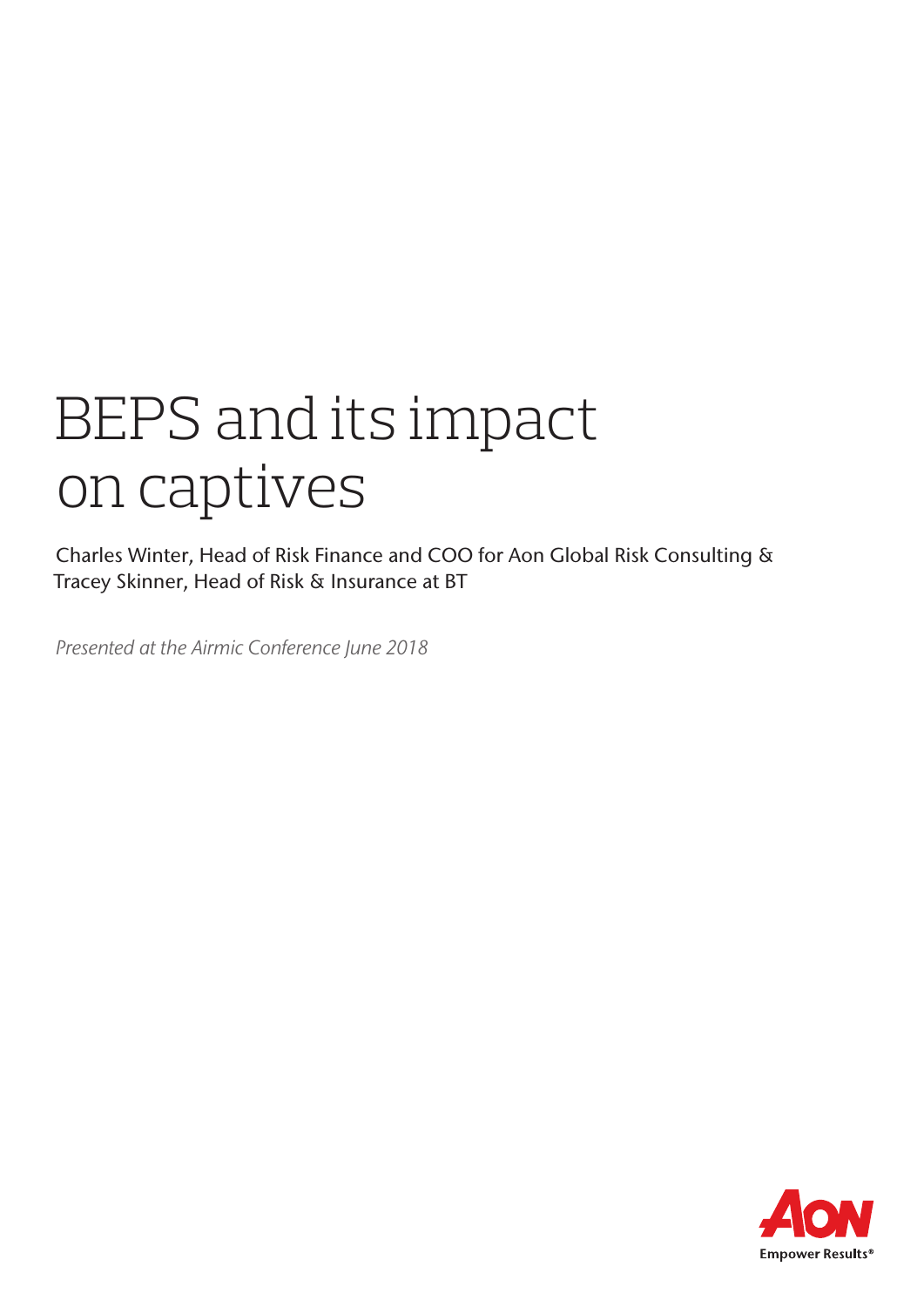# Table of Contents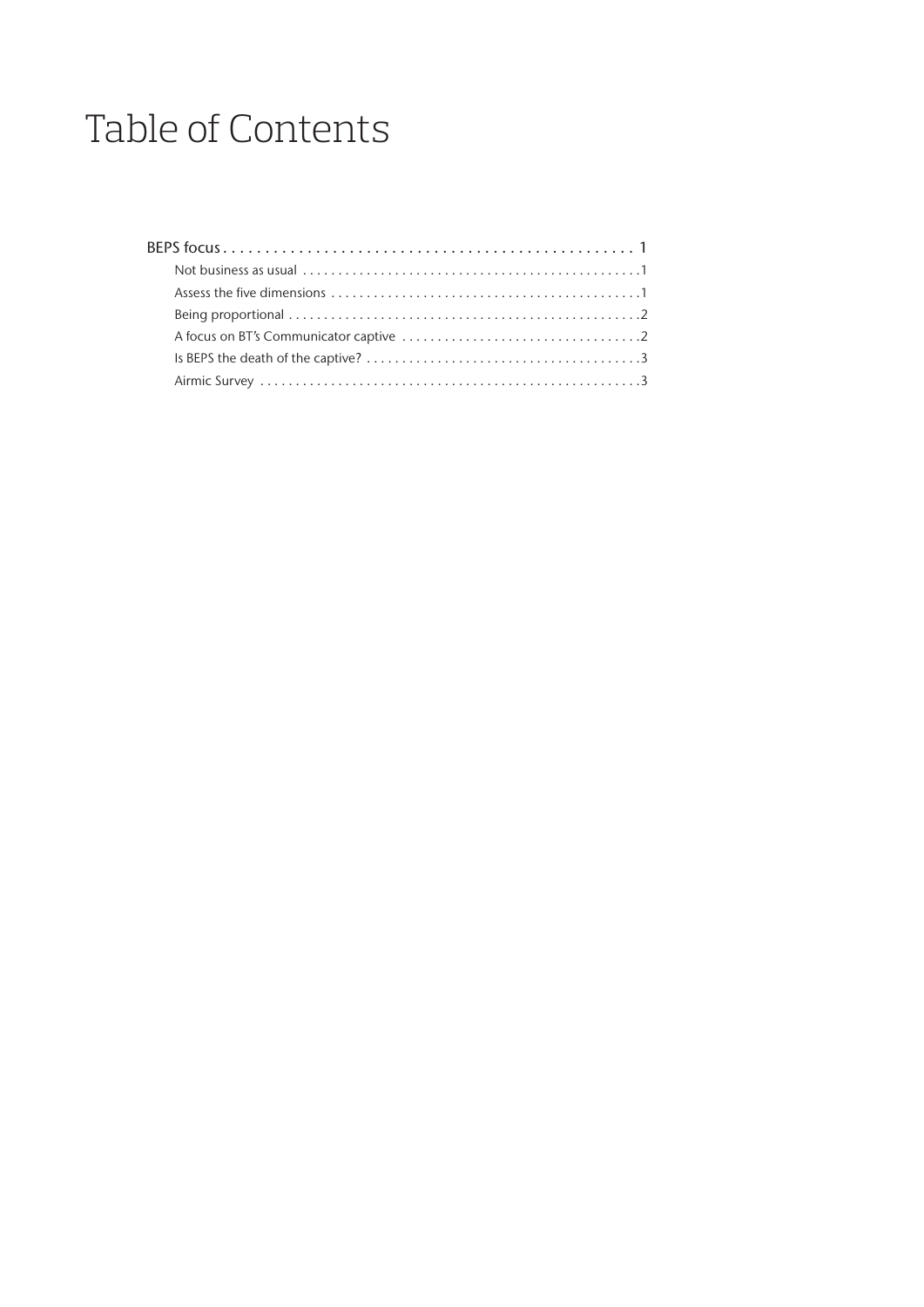Introducing the session, Charles Winter, Head of Risk Finance and COO for Aon Global Risk Consulting, described the OECD's objectives for the Base Erosion and Profit Shifting (BEPS) project which seeks to close gaps in international taxation for companies that allegedly implement tax planning strategies to avoid and/or reduce tax burden in their home country. With the

publication of the final OECD Action Plan in October 2015, businesses need to take action to proactively better align with the new requirements said Winter, adding: "BEPS is already looking at any potentially harmful tax practice where there is believed to be a dislocation between where value is generated and where profits are being recorded."

# BEPS focus

The OECD has produced a BEPS Action Plan with 15 areas with some having more impact on captives than others. In particular, Winter pointed out the need to design effective Controlled Foreign Company rules, as well as the drive to improve transparency in reporting and documentation. Preventing the artificial avoidance of Permanent Establishment Status is also important said Winter: "This is very much saying that if the captive is going to be doing business in whatever domicile the captive is in, be that Ireland, Bermuda, Caymans or wherever else, it needs to be clear that the decision making is

happening in that domicile and not, for example, in the UK."

Three further areas of the OECD's action plan important for captives include the aligning of transfer pricing outcomes with value creation for movement of intangibles, and transfer of risks and/ or allocation of capital. "It's saying we don't want money boxes that are overly capitalised for what they're doing," added Winter. In addition, the OECD's Action Plan prescribes the development of transfer pricing documentation to enhance transparency on global allocation of income.

#### Not business as usual

Drilling down into a couple of those areas Winter emphasised: "This isn't just transfer pricing business as usual. It's a much more holistic way of looking at the way a captive operates and generates value." Changes to guidelines for example ensure that incomes are not shifted to

Assess the five dimensions

Given the implications of BEPS, Winter stressed that compliance with the new requirements should be addressed across five dimensions; the economic rationale of the risk transfer transaction; governance around decision making

'cash boxes' – capital-rich shell companies with few if any employees. Potential key consequences could be double taxation and non-recogniion of premiums, as well as increased administration costs, increased documentation as well more fiscal uncertainty.

and risk control; risk pricing and capitalisation appropriateness; substance of the captive activity and establishment; and documentation. Summing up the economic rationale Winter said: "Can you explain that if the captive was an unrelated party,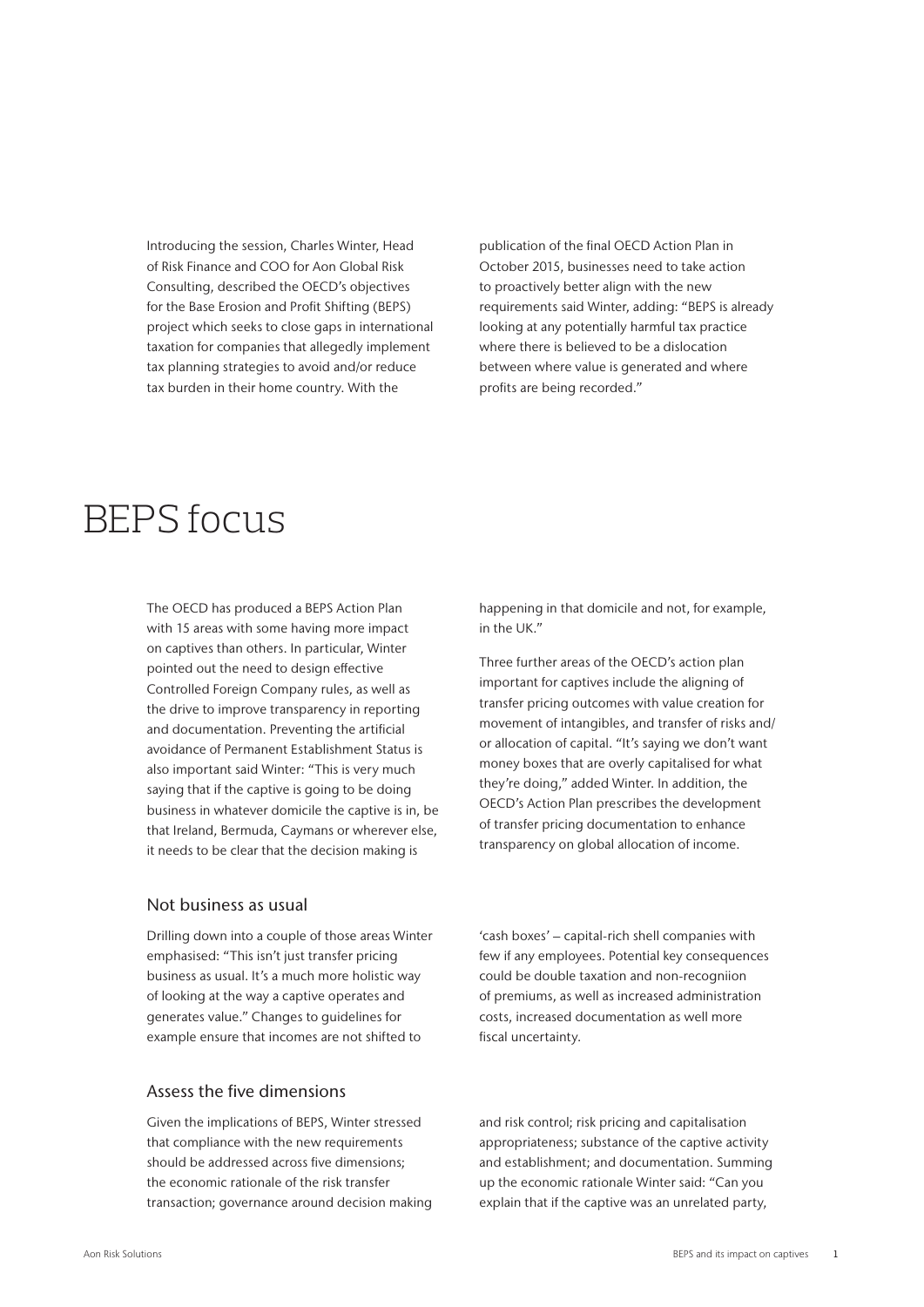would you still do the same transaction with it? If this was any commercial insurer, would you let them charge those same premiums?"

On the substance area, Winter added: "It is an area that has attracted a lot of attention under BEPS

and it's really all about demonstrating that what is going on is going on in the captive's location. There has been a concern that the old out sourced model might not pass the substance test. As things have matured that has become less of an issue for many captive owners."

### Being proportional

The principle of proportionality is key however when it comes to balancing the five dimensions said Winter. "It's about not just doing the things that are easy such as documentation and pricing work and then neglecting the things that are perhaps harder to do around governance and substance." Common points of attention needed across the five dimensions however include better documenting the economic rationale and ensuring the underwriting committee is beefed up and

there is a separation of duties under governance. "Substance does however remain the most difficult nut to crack," said Winter, "if it is deemed that more substance than can be provided through the outsourced model with good governance is required." Documentation was also probably the single area where most captives get a red flag added Winter: "They might be doing the right things but not documenting them in a way that can be reasonably demonstrated."

#### A focus on BT's Communicator captive

Tracey Skinner, Head of Risk & Insurance at BT then presented to the session on BT's own well established captive – Communicator. Having run for 27 years in the Isle of Man, with £50-55 million premium coming through each year, Skinner said: "The captive is of significant value to BT as an efficient way of risk financing and suits our business perfectly in the way that we are structured."

On BT's approach to BEPS, Skinner said they had taken a proactive approach with HMRC: "We put a joint team together and built a whole presentation pack around the five areas that we knew would be of interest and, over a couple of sessions, took HMRC through everything."

Specifically, on the area of economic rationale, Skinner emphasied that there is significant claims activity, adding: "This is a ground up coverage across all the areas in which it operates. We're not talking about there being an excess layer that is never touched with loads of premium coming through the programme."

From a governance perspective Skinner said: "There is an independent board, which I sit on, but it's very clear when I'm acting as a board member and when I'm acting as my day job. We have regular meetings on the island and we have a separate claims and underwriting committee which I do not sit on. We do have separate broker contracts in respect of the main placement of the layers in reinsurance which sit above the captive and the advice and support that the captive gets on its pricing is via a different source."

Skinner added: "Prices are benchmarked with the market on a regular basis. The captive is there to break even so my expectation as an insurance manager is to get a slightly better deal than I'm getting on the open market because of that break even situation."

On the substance issue, Skinner said it was probably the captive's weakest point because BT doesn't own Manx Telecom and has no other business in the Isle of Man. Skinner added that this is countered by the strong governance that the captive is able to demonstrate and by registering to pay UK tax on UK earnings.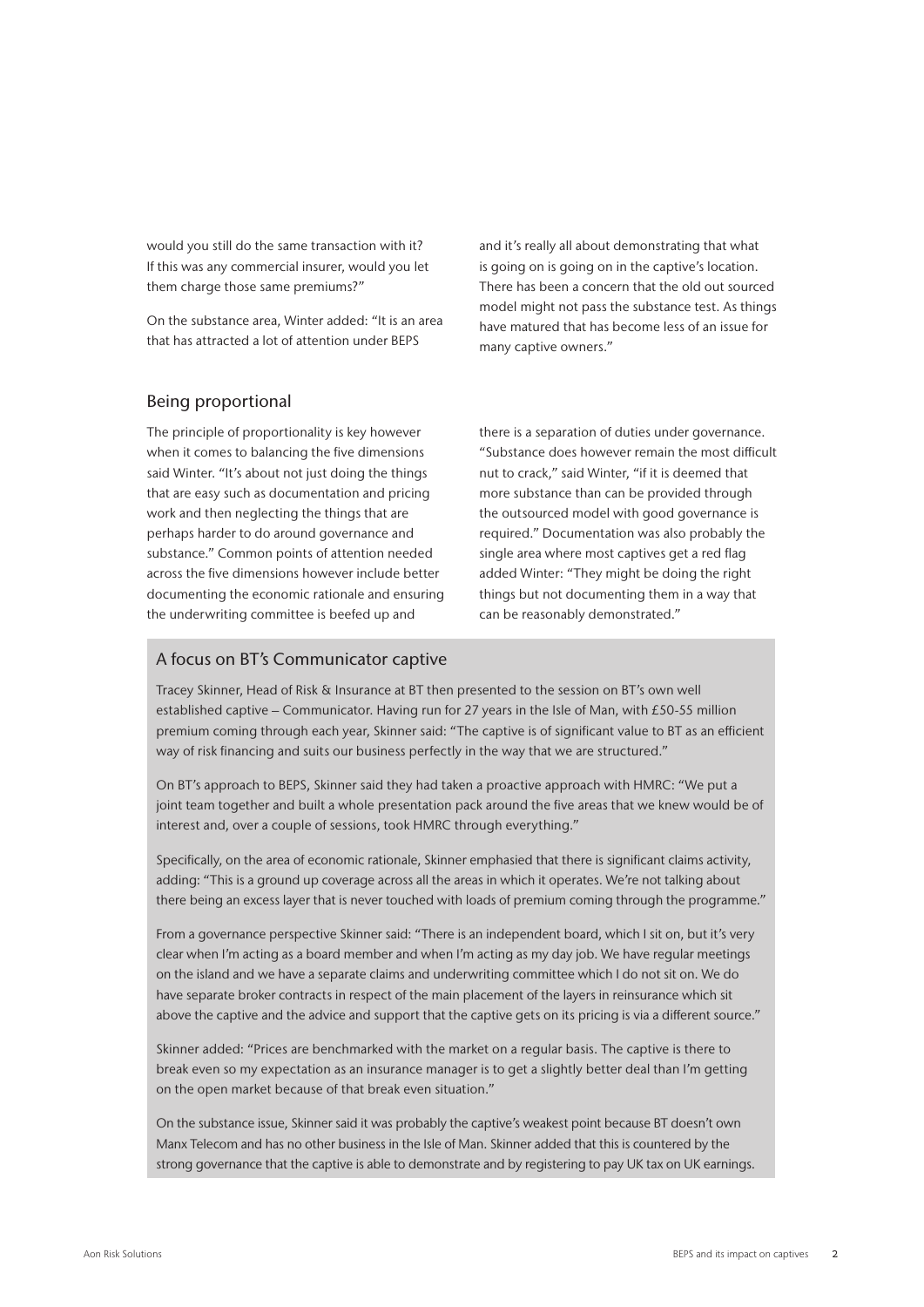### Is BEPS the death of the captive?

Wrapping up the session, Charles Winter, referred to a question asked two years ago as to whether BEPS will be the next thing to cause the death of captives. Winter responded by saying: "BEPS is not the death of captives, it's just another evolution. I think there is a position where captives are no longer the default answer to saying I want to retain risk, I'll have to put it in a captive. Mature captives are writing less of certain classes of business and maybe that question of looking at a captive versus

the next best alternative is taking up more time in feasibility studies and slowing the formation [of new captives]."

While there are tensions in domicile selection. Winter added: "Formations have slowed, but the overall trend is for growth in premiums. Mature captives are continuing to be used both for core business and sometimes some of the innovative other areas."

#### Airmic Survey

We asked Airmic delegates who manage captives the following:



#### In your opinion, has BEPS caused

domiciled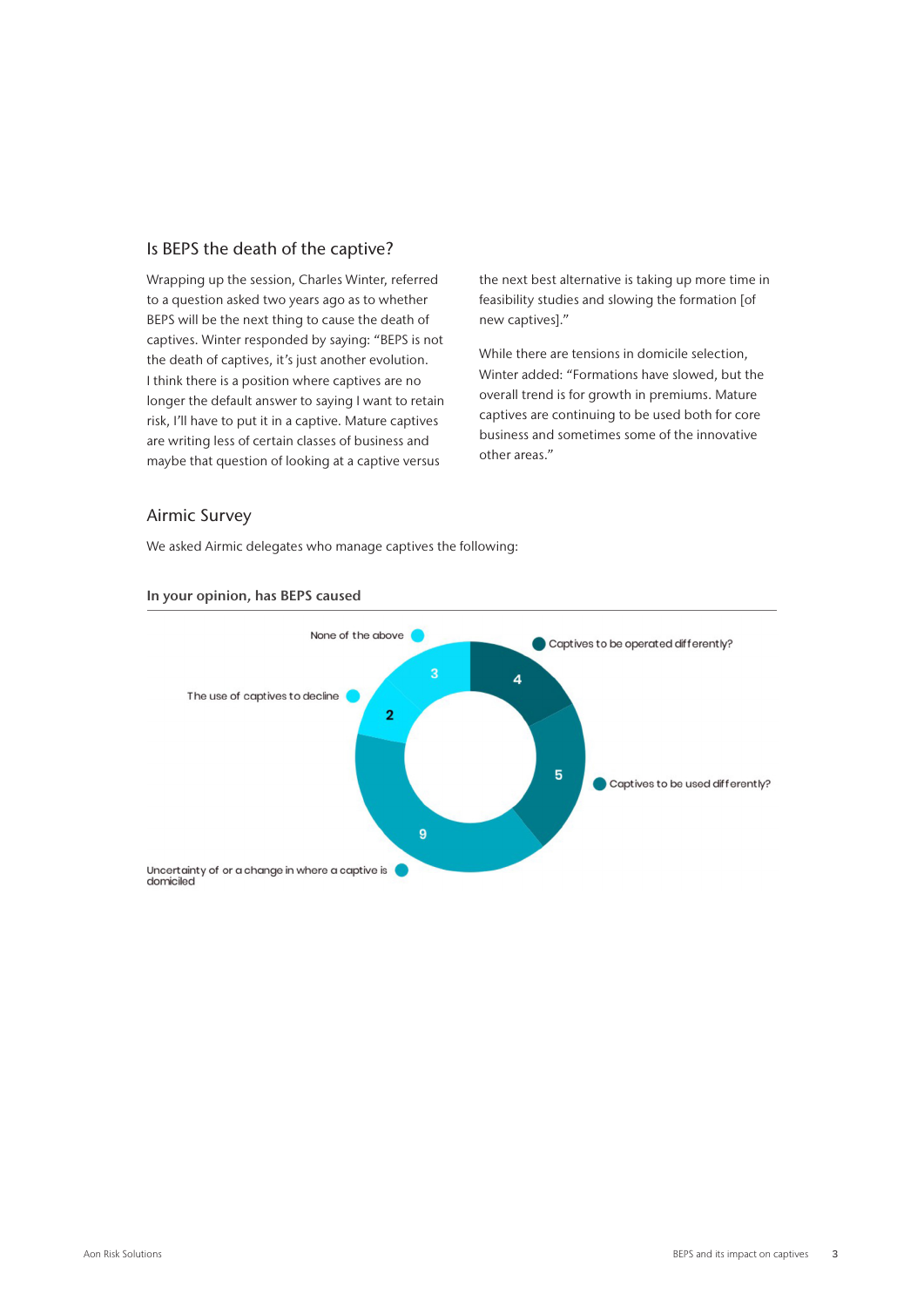

Folowing BEPS has your view on captives

For those with a captive, has BEPS caused you to